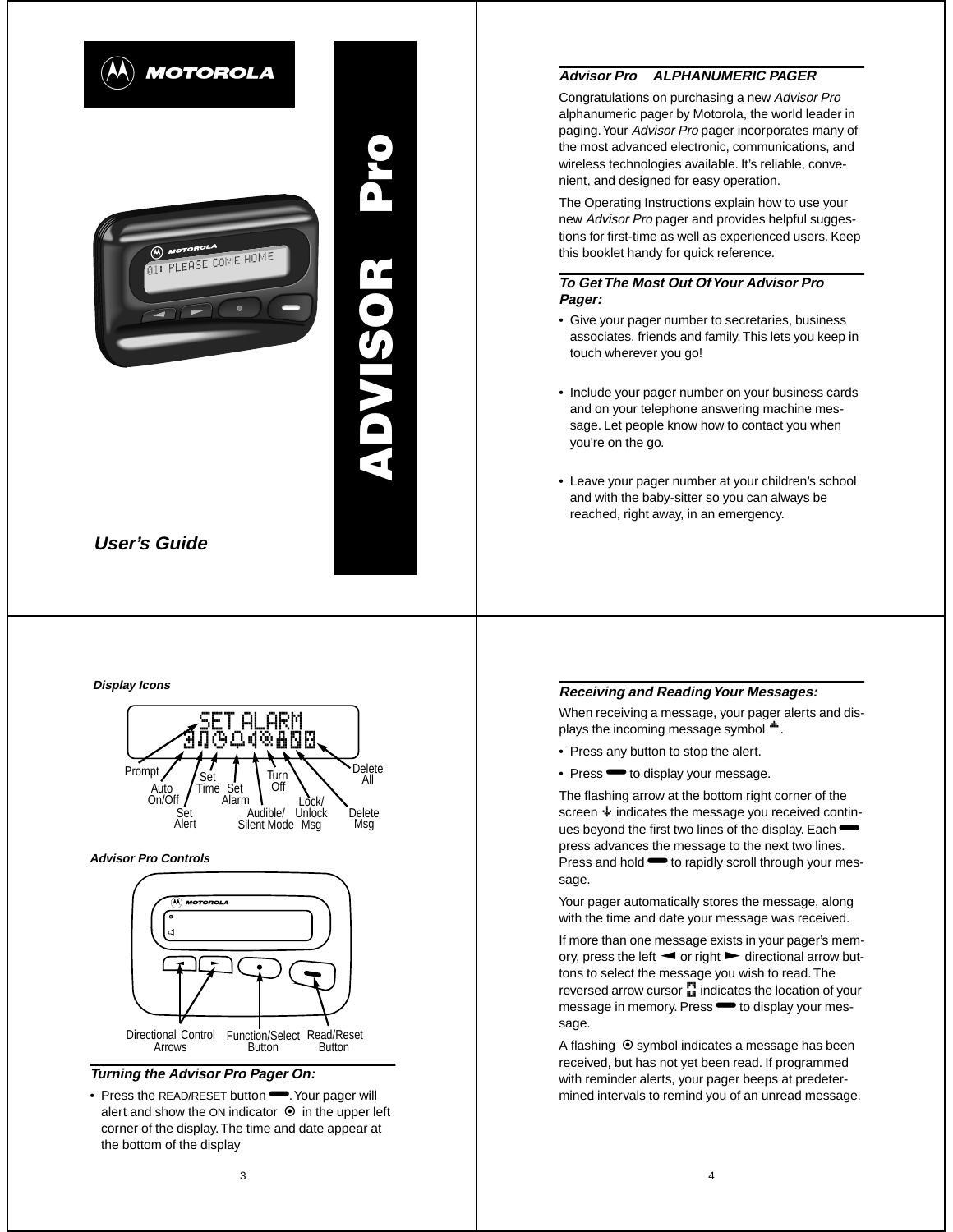# **Using the Function Menu:**

• Press the FUNCTION/SELECT button  $\bullet$  to display the function menu.

The function menu gives you access to the many features of your pager through a series of icons and prompts. For example, when the function menu screen first displays, the TURN OFF icon  $\mathbf{\ddot{o}}$  flashes, indicating the present position of the cursor. The TURN OFF prompt also displays on the first line on the LCD. As you move the cursor left or right across the icons, a corresponding prompt appears. To activate your function selection, press  $\bullet$ .

**NOTE:** To escape from any field without making any changes, press  $\blacksquare$ 

# **Turning Your Pager Off:**

- $\bullet$  Press  $\bullet$  to display the function menu.
- The TURN OFF icon  $\ddot{\mathbf{C}}$  flashes when this menu item first appears.
- $\bullet$  Press  $\bullet$  to select the TURN OFF function. Press  $\bullet$ again to turn your pager off.

## **Backlighting:**

• To view your display in low light conditions, turn on your pager's backlight by pressing and holding  $\bullet$ for 1.5 seconds. If no further buttons are pressed, the backlight automatically turns off when the display goes blank. You can also turn off the backlight by pressing and holding  $\bullet$  for 1.5 seconds.

#### **Locking and Unlocking Messages:**

Up to 10 messages can be "locked" in memory, preventing them from being replaced when your pager's memory is full or from being deleted if the DELETE  $ALL$  function  $R$  is chosen.

- $\bullet$  Press the READ/RESET button  $\bullet$ .
- Select the message you wish to lock by using the  $\blacktriangleleft$  or  $\blacktriangleright$  directional buttons.
- $\bullet$  Press the FUNCTION/SELECT button  $\bullet$  to display the function menu.
- Press  $\blacktriangleright$  to move the cursor to the LOCK MSG icon í.
- Press the  $\bullet$  to lock the message. The padlock icon **if** appears, indicating the message has been locked.

To unlock  $\frac{1}{11}$  a locked  $\frac{1}{11}$  message, use the same procedure outlined above.

6

5

# **Setting the Clock:**

- While in the function menu, move the cursor left to the SET TIME icon  $\ddot{\mathbb{G}}$  by pressing the  $\blacktriangleleft$ .
- Press to display the SET TIME screen. The cursor flashes in the hour position. The  $\blacktriangleleft$  increments the flashing digits. This is defined by the  $+$  icon shown on the display above the button.
- Advance to the desired hour by pressing  $\blacktriangleleft$ .
- Move the cursor to the minute field by pressing  $\blacktriangleright$ .
- Repeat the process for each field hour, minute, AM/ PM/24 hr., day/month/year.
- $\bullet$  Press  $\bullet$  to initiate the change.

If you move your cursor past the last field in the row (far right), it automatically wraps around and appears at the first function icon in the row (far left).

**NOTE:** To escape from any field without making any changes, press $\blacksquare$ .

# **Setting the Alert Pattern:**

- Press  $\bullet$  to display the function menu.
- Press  $\blacktriangleleft$  to move the cursor to the alert icon  $\Box$ .
- Press  $\bullet$  to display the SET ALERT screen.
- $\bullet$  Move to the desired alert and press  $\bullet$  to initiate the alert change. The selected alert number flashes while a 2 second sample of the selected alert plays through the internal speaker.

**NOTE:** To escape from any field without making any changes, press $\blacksquare$ .

#### **Setting the Alert Mode (Silent/Audible):**

- $\bullet$  Press  $\bullet$  to display the function menu.
- $\bullet$  Press  $\blacktriangleright$  to move the cursor to the  $\overline{AUD}$  I BLE MODE **C** or SILENT MODE  $\oint$  icon.

The AUDIBLE MODE icon Lappears if the pager is in the silent alert mode (prompting you to enter that mode, if desired). The SILENT MODE icon  $\frac{d}{d}$  appears if the pager is in the audible alert mode (prompting you to enter that mode, if desired).

 $\bullet$  Press  $\bullet$  to select the desired alert.

If the selected mode is  $\mathbf{E}$ , your pager emits a short "chirp." If the selected mode is  $\sharp$ , and if equipped with a vibrator, your pager vibrates.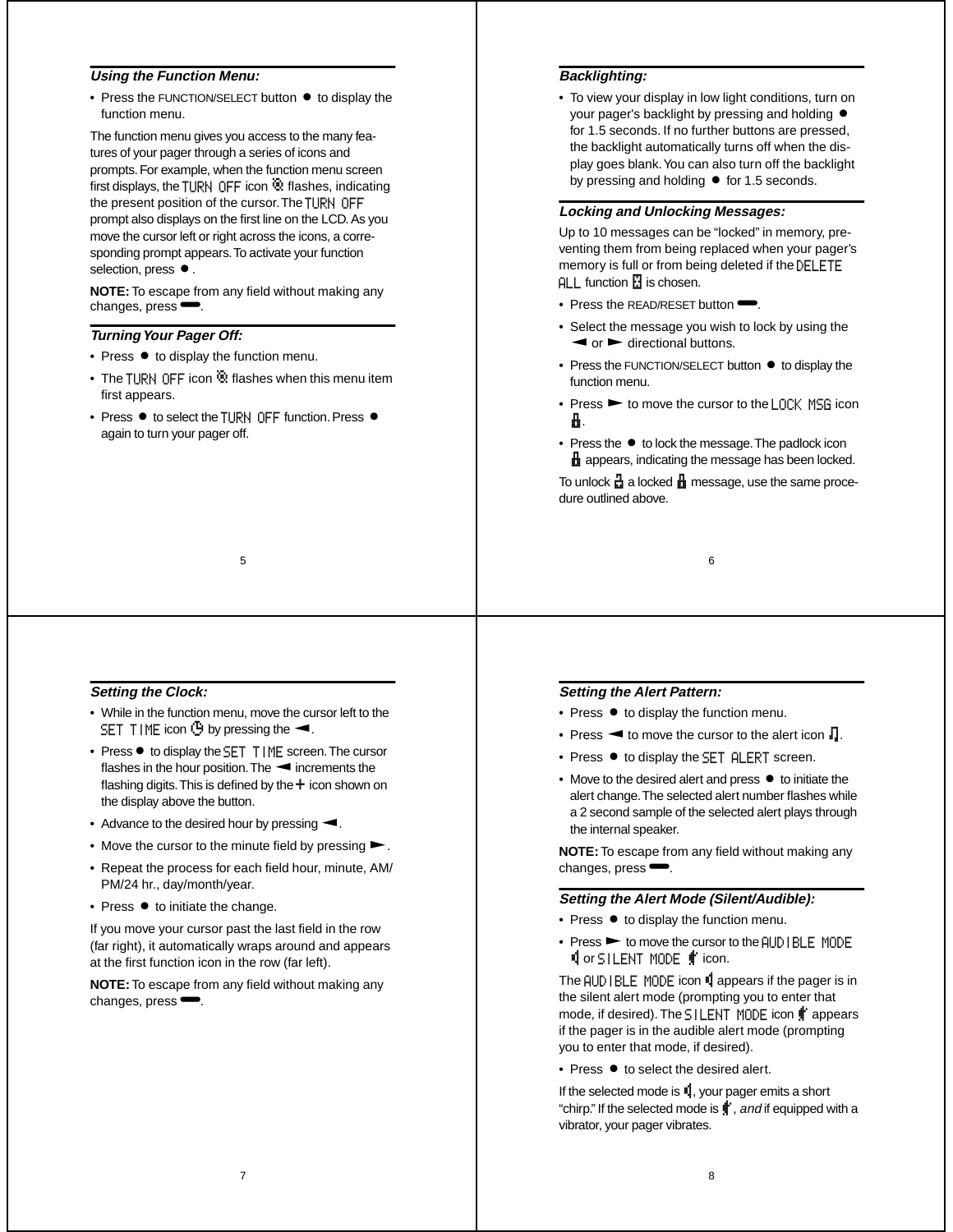#### **Setting the Alarm**

If your pager is equipped with the ALARM feature, and you wish to set the alarm:

- Press to display the function menu.
- Press the  $\blacktriangleleft$  to move the cursor to the SET ALARM Ö icon.
- $\bullet$  Press  $\bullet$  to display the set alarm screen.

When the screen first appears, the cursor is at the leftmost position. This icon defines the alarm status: either alarm enable  $\langle \mathbf{L} \rangle$ , or alarm disable  $\mathbf{\Sigma}$ .

- Press the left directional button to increment or toggle between alarm enable  $\langle \mathbb{D} \rangle$  and alarm disable  $\mathbb{Z}$ .
- $\bullet$  Press  $\blacktriangleright$  to move the cursor to the hour field.
- Repeat the process for each field (hour, minute).
- Press  $\bullet$  to make the change.

The alarm indicator  $\langle \mathbb{D} \rangle$  appears if an alarm has been set. At the selected time, your pager either vibrates or emits a unique 8-second alert, depending on the alert mode.

**NOTE**: To escape from any field without making any changes, press $\blacksquare$ .

#### **Setting the Auto On/Off function:**

If your pager is equipped with the AUTO ON/OFF feature, and you wish to activate this feature:

9

# **Deleting Messages from Memory:**

You can clear or delete an unlocked message from memory while you are viewing it, or through the function menu.

- Select the message you wish to delete from memory by pressing  $\blacktriangleleft$  or  $\blacktriangleright$  directional buttons to the desired memory position.
- $\bullet$  Press  $\bullet$  to display the function menu.
- $\bullet$  Press  $\blacktriangleright$  to move the cursor to the DELETE MSG icon  $\mathbb{Z}$ .
- Press  $\bullet$  to receive confirmation of delete request.
- Press  $\bullet$  to delete the message.

If your pager is equipped with the DELETE ALL feature, and you wish to delete all unlocked messages from memory, move the cursor within the function menu screen to the DELETE ALL icon  $\mathbb{N}$  and press  $\bullet$ twice.

## **Other Features:**

**Low Battery Alert:** A low battery icon  $\boxed{-1}$  appears in place of the date at the onset of low battery conditions. An audible low battery alert is also heard at that time.

**Duplicate Message:** If the same message is received more than once, DUPLICATE appears at the beginning of your new message to indicate that your mes• Press  $\bullet$  to display the function menu.

• Press < to move the cursor to the AUTO ON/OFF icon  $\mathbf{H}$ .

• Press  $\bullet$  to display the AUTO ON/OFF screen.

When the screen first appears, the cursor appears at the left-most position. This icon defines the AUTO ON/OFF status: either AUTO ON/OFF Enabled  $\overline{B}$ , or Disabled  $\overline{B}$ .

• Press < to increment or toggle between AUTO ON/ OFF Enable  $\exists$  or Disable  $\exists$ .

 $\bullet$  Press  $\blacktriangleright$  to move the cursor to the hour field. The auto ON time is shown on the left and the auto OFF time is shown on the right.

• Repeat the process for each field for both the ON time and the OFF time (hour, minute, and AM/PM if your pager is set to display time in the 12 hour mode).

• Press  $\bullet$  to activate the AUTO ON/OFF function.

The indicator  $\overline{[0]}$  displays in the upper left-hand corner of the display if the AUTO ON/OFF function has been enabled. If the ON time is equal to the OFF time, the AUTO ON/OFF function is not enabled.

**NOTE:** To escape from any field without making any changes, press $\blacksquare$ .

10

sage has already been received. Your new message will contain the latest time stamp.

**Out of Range:** With this option installed, whenever you are too far away from your paging system's transmitter to reliably receive messages, your pager displays an OUT OF RANGE message and an out-of-range icon  $\mathbf{\Psi}.$ 

#### **Cleaning Your Advisor Pro Pager:**

To clean smudges and grime from the exterior of the Advisor Pro housing, use a soft, nonabrasive cloth moistened in a mild soap and water solution. Rinse the surface using a second cloth moistened in clean water. **Do not use alcohol or other cleaning solutions.**

#### **Repair and Maintenance:**

Your Advisor Pro pager, properly handled, is capable of many years of trouble-free service. However, should it ever require service, Motorola's National Service Organization, staffed with specially trained technicians, offers conveniently located repair and maintenance facilities worldwide.